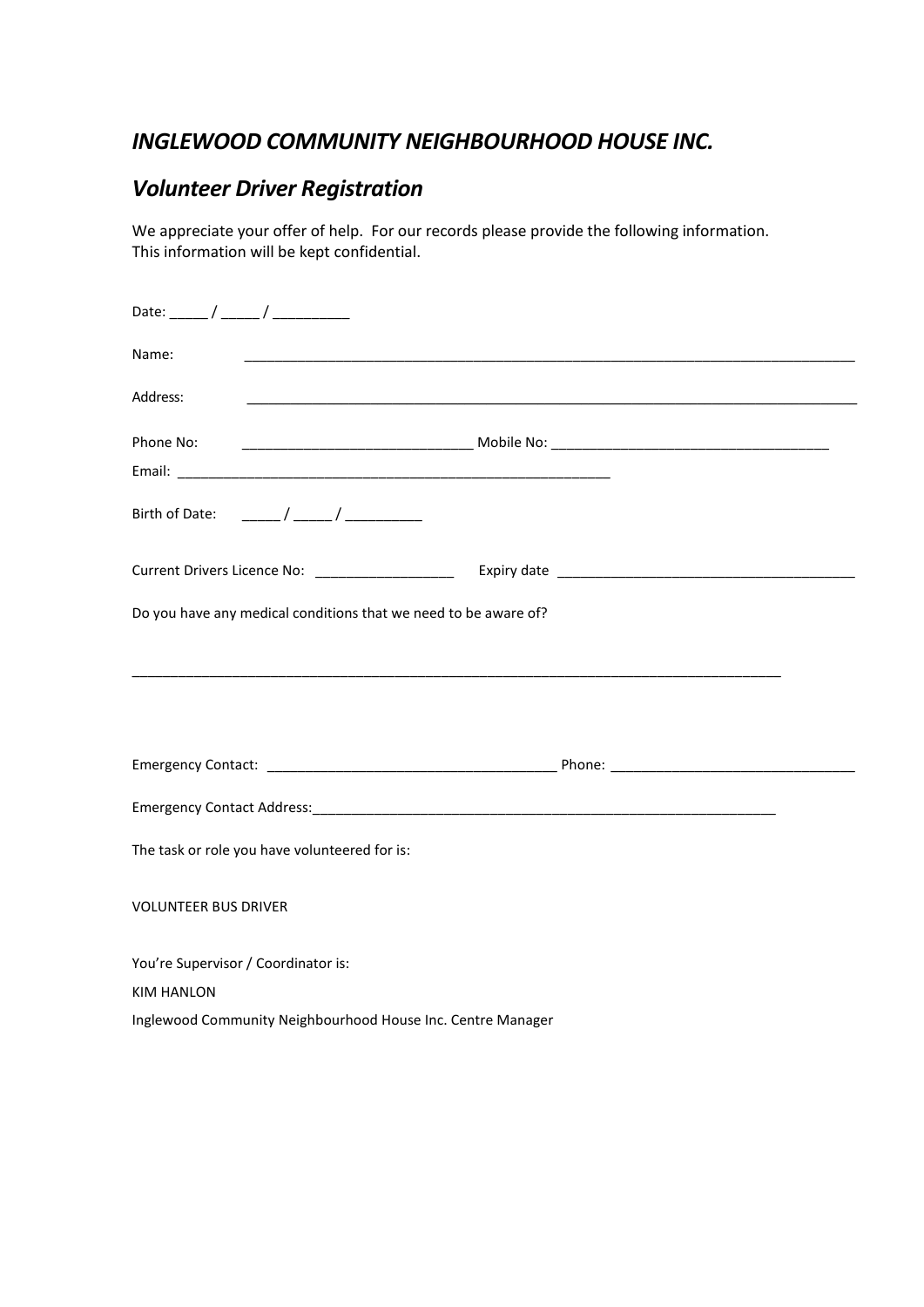As a volunteer of Inglewood Community Bus Service the following conditions apply:

- Only while you are assisting the Inglewood Community Bus Service in the above mentioned clearly defined business activity, and while your assistance is approved known by Inglewood Community Neighbourhood House Board, will you be covered for Public Liability Insurance.
- While acting as a volunteer, a limited personal accident insurance cover will be effected by Inglewood Community Bus Service subject to the terms and conditions of the policy.
- Should any injury occur to you while you are acting as a volunteer of Inglewood Community Bus Service you must notify your Supervisor / Liaison Officer immediately, or as soon as practicable.
- Any accident or incident that occurs in which injury or property damage to others may arise must be reported immediately or as soon as practicable to your Supervisor / Coordinator.
- Under the terms of the Occupational Health and Safety Act 2004, you must follow all established practices, procedures and instructions of Inglewood Community Bus Service which apply to the tasks you have volunteered to perform.
- You are expected to perform the task you have volunteered to perform with all due care, skill and diligence.
- You are classified as a volunteer and not an employee. No wages will be made to you by Inglewood Community Neighbourhood House Inc.
- I confirm that I have read and understood the above mentioned conditions on this information sheet prior to signing it.

| Signed: |  |
|---------|--|
|         |  |

Date: / \_\_\_\_\_ / \_\_\_\_\_

Official Start Date:  $\frac{\sqrt{2}}{2}$ 

| ٠<br>- |  |  |  |
|--------|--|--|--|
|        |  |  |  |

| Police Check Information ( <i>office use only</i> ) |                                 |  |  |  |
|-----------------------------------------------------|---------------------------------|--|--|--|
| Police Check Returned: _____/ _____/ ______         | Result: $P / F$ (please circle) |  |  |  |
| Reference number:                                   | Date of issue: / /              |  |  |  |